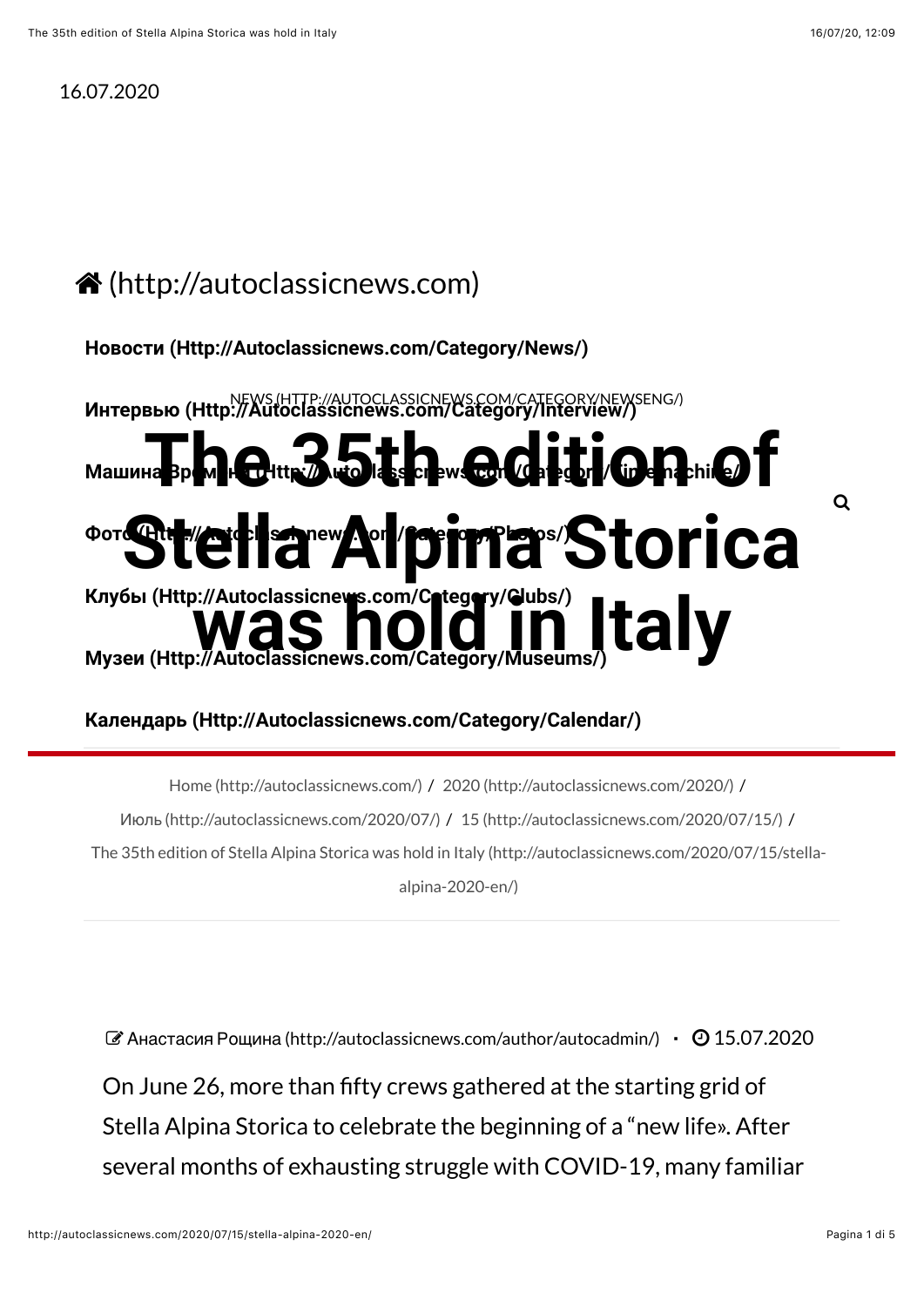

things, such as

**Photo**: Stella Alpina

traveling, meeting friends and acquaintances outside the Internet and retro-events acquired a new meaning. As a result, the organizers divided the participants into two «categories». Some fought for the victory, others simply enjoyed the beauty of the roads and the grandeur of the Dolomites.

In the absolute standings, following a three-day trip, the best were Mario and Roberto Crugnola at the 1971 Lancia Fulvia HF. Also, the crew became the best in the Azimut Trophy. Ricardo Roversi/Michele Bellini at the wheel of the Fiat 1100/103 became not only silver medalists, but also won the Trofeo Stella Alpina, awarded to the participants onboard cars built until 1957. This year the bronze went to the crew on the Lancia Fulvia Coupé — Michele Lafortezza/Ilaria Carturan.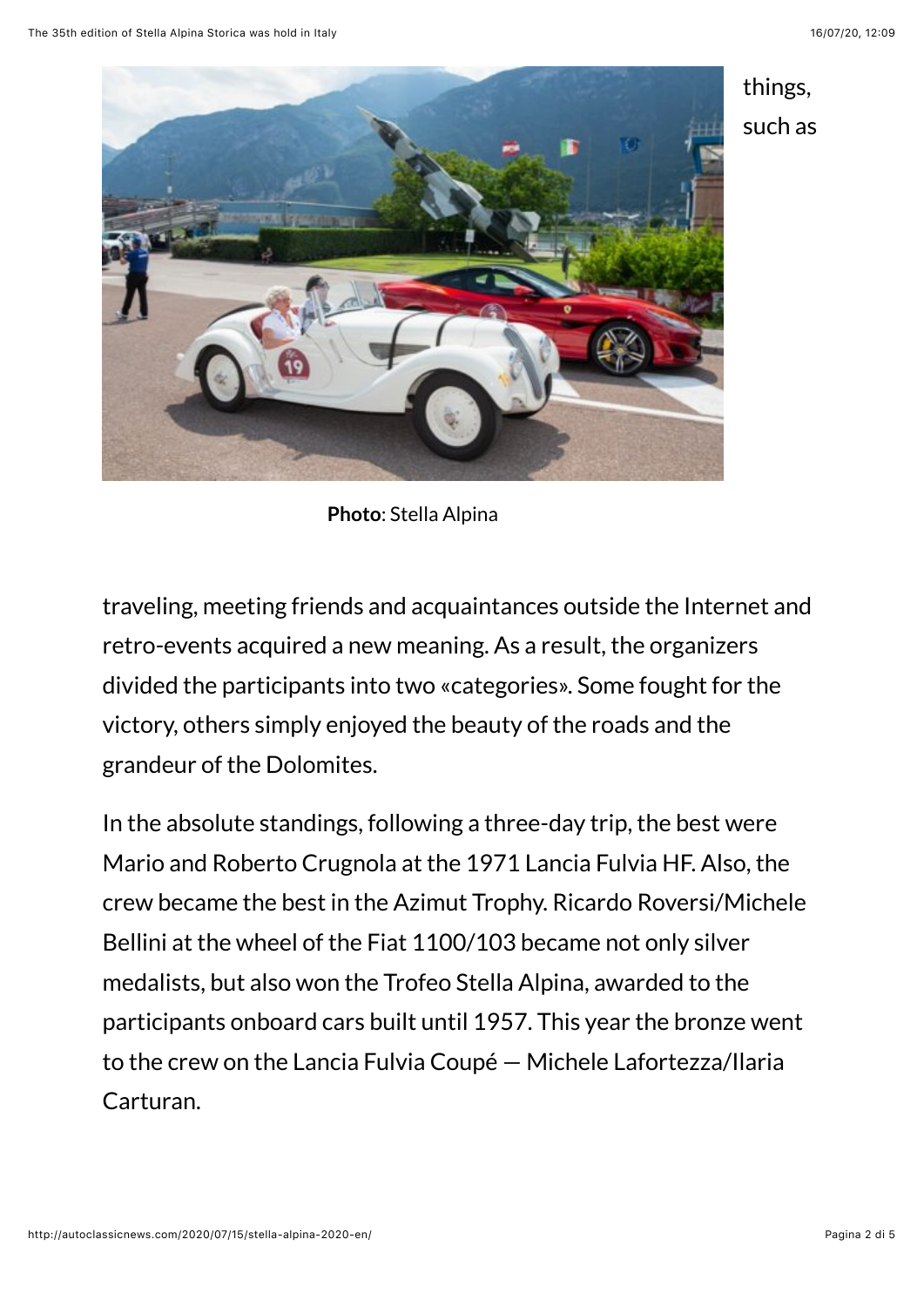Among the owners of modern Ferrari cars this year there were no equal to Giovanni Carretti and Antonella Furlan on the Ferrari 488 Spider. Alongside them on the prize podium were the crews of Enrico Zobele / Ivana Trentinaglia (Ferrari 812 GTS) and Fabio Vergamini/Maurizia Bertolucci on a Ferrari 488 GTB.

At the same time, Coppa delle Dame was given to Patricia Montagni/Sveva Fossati on a 1967 Mercedes 280 SL. The best U-30 crew was the duo of Ciro Agostini/Diletta Montagni at the wheel of Italian classic — a 1963 Alfa Romeo Giulia 1600. The "Average Speed Trials" prize among classic cars was won by Andrea Giacoppo in a duet with Daniela Griglione Teciou on the Mercedes 230 SL (1965).

Luigi Orlandini, CEO of Canossa Events, said, "We are very tired but also very satisfied and even proud that we were the ones to get the ball rolling again for motoring events. It was a fine edition and after listening to the participants and seeing their smiling faces, I am happy and proud to say it was a great success! For this reason, I would like to thank everyone from the bottom of my heart who made the success of the event possible: first of all the participants, both veterans and newcomers, who wanted to be present at this first event after the lockdown and whose enthusiasm made this a unique edition, followed by the staff who put their heart into making all of this possible«.

Florenzo Dalmeri, President of Scuderia Trentina, supported Orlandini and thanked all the sponsors who made Stella Alpina possible: Cantine Ferrari, Zuccari, SacréSSence, Autoindustriale, gLOVEme and La Sportiva.